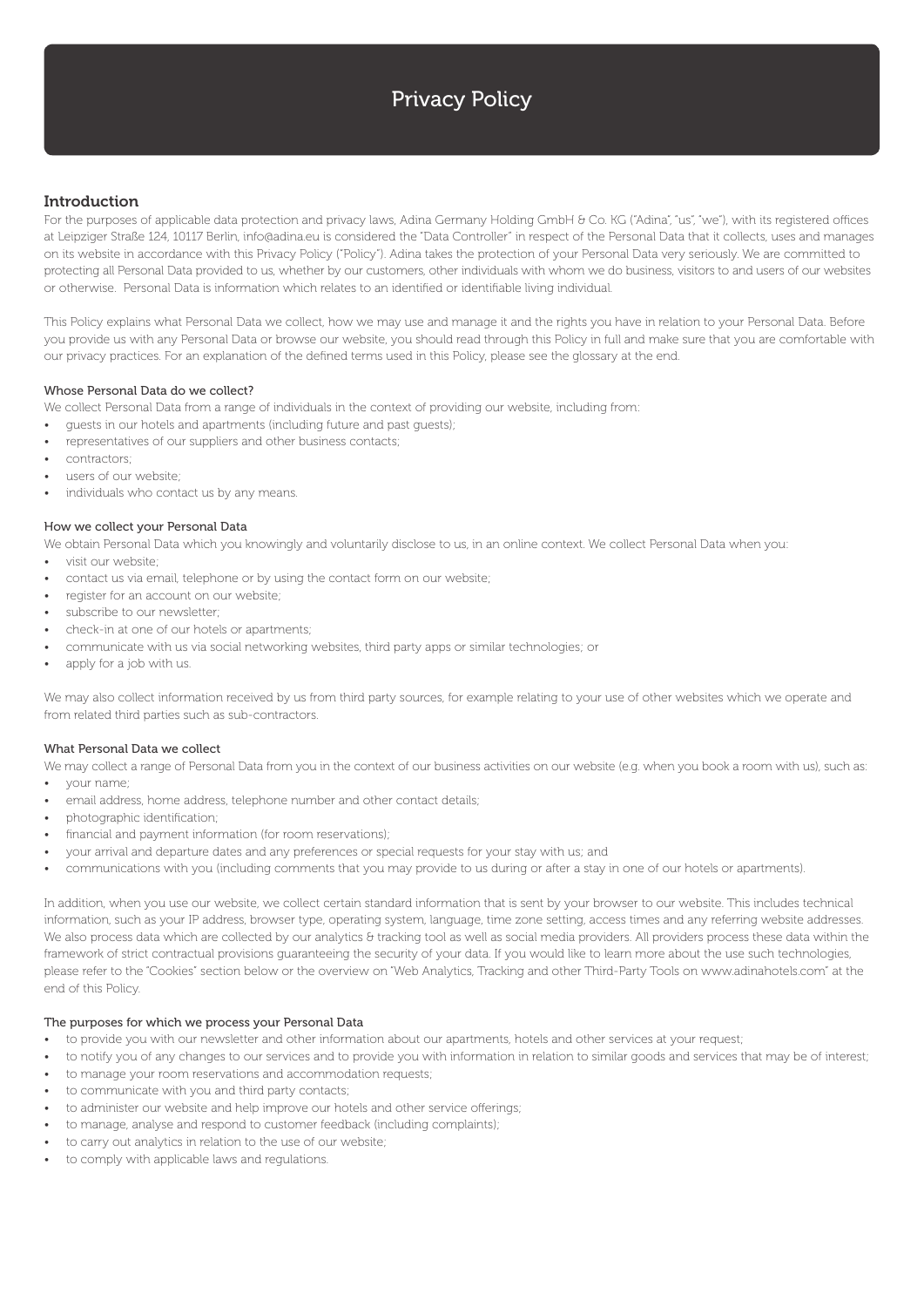## The legal basis for processing your Personal Data

Under applicable data protection laws we are obliged to disclose to you the legal basis we rely on when processing your Personal Data. Under the EU General Data Protection Regulation (GDPR) there are a number of legal provisions permitting us to process the Personal Data described in this Policy. In pursuing the processing purposes mentioned above, the legal basis for the processing of your Personal Data will be one of the following:

- Your consent (e.g. regarding the use of tracking tools or following your newsletter registration)
- the performance of a contract we have executed with you or a third person (when you book a room with us)
- the legitimate business interests of Adina or third parties (e.g. when processing usage data in server logs) or
- compliance with legal provision (where we are legally obliged to retain certain data or disclose it to public authorities).

## Who we share your Personal Data with

Adina may share your Personal Data with people within the company and the wider TFE Hotels Group who have a "need to know" that data for business or legal reasons, for example, in order to carry out an administrative function such as processing reservations and invoices, or to direct a query that you have submitted to the relevant department within Adina.

We may disclose your Personal Data to third parties including the authorities, our advisors, suppliers of IT services and third parties engaged by us for the purpose of providing our website and related services; to protect any intellectual property rights in any materials displayed on or otherwise available from Adina's website; for the purposes of seeking legal or other professional advice; to respond to a legal request or comply with a legal obligation; or to enforce our website Terms and Conditions.

All data recipients are required to maintain the confidentiality of your data and are restricted from using it for any purpose other than the purposes set out in this Policy.

We may decide to allow users to share comments, postings, testimonials, or other information. If you choose to submit such information to us, the information that you submit may be available generally to the public. Information that you provide in these areas may be read, collected, and used by others who access them.

## Transfers of Personal Data

Please note that any recipient to whom we may disclose your Personal Data under this Policy may be situated in a country other than your own and that such country may provide a lower level of data protection requirements than your own country. However, we will ensure an adequate level of protection for your data at any point in time.

Whenever we transfer Personal Data across borders, we take legally required steps to ensure that aproppriate safeguards are in place to protect your Personal Data and to make sure it is treated in accordance with this Policy. Such appropriate safeguards we will provide, without limitation, by way of standard contractual clauses, binding corporate rule or approved codes of conduct.

#### Security

Adina takes all reasonable technical and organisational security measures to protect Personal Data from accidental or unlawful destruction, accidental loss and unauthorised access, destruction, misuse, modification or disclosure.

To protect your security when processing payments (for example as part of the room reservation process), all payment transactions on our website are made through encrypted SSL or TLS connections.

#### Records retention

Your Personal Data is not kept for longer than is necessary for the purposes for which it is collected. This means that data and records (including Personal Data) are destroyed or erased from our systems when no longer required. The amount of time that records are kept for varies depending upon the type of Personal Data they contain.

## Your rights

The GDPR gives you the right to:

- request access to as well as a copy of the Personal Data that we hold about you; or
- request that we rectify, delete, or limit the processing of your Personal Data,
- object to the processing of your Personal Data for reasons arising out of your particular situation,
- lodge a complaint with a data protection supervisory authority if you think we have violated the GDPR.

Please submit your written request to our company by mailing to info@adina.eu.

If you decide that you do not want to receive commercial communications from us, whether by email, telephone or post, you can "opt-out" from receiving such communications at any time by clicking on the "unsubscribe" link provided at the bottom of each commercial email or newsletter and updating your preferences, or by contacting us at info@adina.eu.

## Third Party Links

Please note that our website may contain links to other websites, including plugins for various social media platforms and services. These third party sites are not subject to this Policy and we recommend that you check the privacy and security policies of each website that you visit. We are only responsible for the privacy and security of the data that we collect and have no control over the actions of any third parties in relation to your data.

#### Changes to this Policy

We reserve the right to modify or amend this Policy at any time by posting the revised Policy on our website. It is your responsibility to review the Policy from time to time.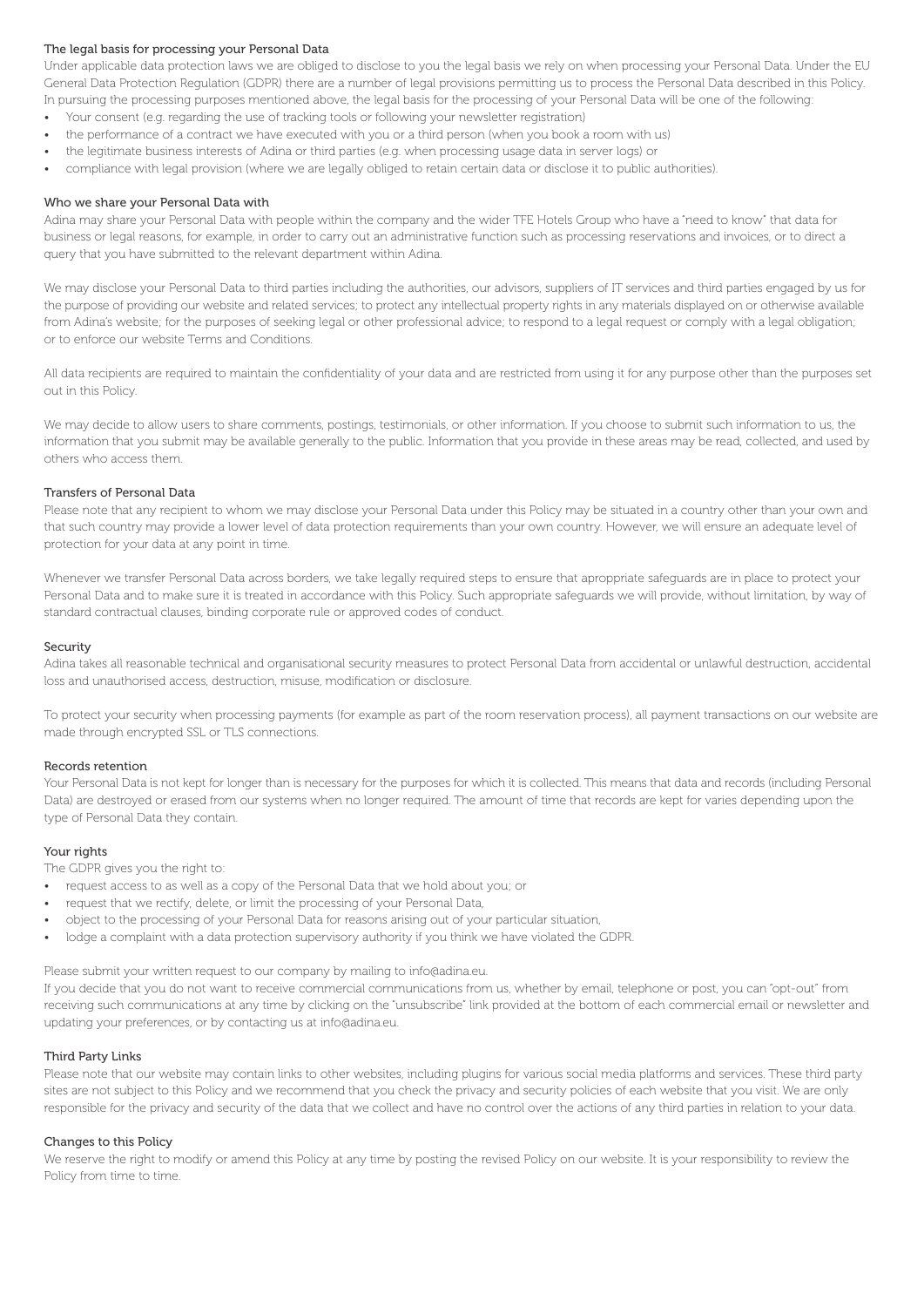#### Cookies

Our websites use cookies to improve your user experience. Adina uses "cookies" to help enhance your experience on the websites. Cookies are pieces of information that a website transfers to your computer's hard disk for record-keeping purposes. Most web browsers are set to accept cookies as the default. However, if you do not wish to receive any cookies you may set your browser to refuse cookies. If you turn off cookies we cannot, for example, fill out forms automatically with details you have previously given us.

The use of cookies can enhance your experience on the Adina website, by remembering information that you have previously given to us. They can make it easier for you to fill out forms, book online and can ensure that information provided to you is most relevant to your interests. Cookies can also provide us with information on how our customers use our websites so that we can continually improve the design of the websites. Cookies themselves do not contain personal information about you. They simply operate as a unique identifier which helps us to know what our customers find interesting and useful on our websites, almost like a continuing questionnaire. Adina does not store any personal information inside cookies, although the cookie may identify the user's browser.

## Your feedback

We think it is very important to hear what you have to say about our policies. If you have any feedback about this Policy, please Email us at info@adina.eu.

| Glossary                     |                                                                                                                                                                                                                                                                                                                                                                                                                                                                                                                                                                                           |
|------------------------------|-------------------------------------------------------------------------------------------------------------------------------------------------------------------------------------------------------------------------------------------------------------------------------------------------------------------------------------------------------------------------------------------------------------------------------------------------------------------------------------------------------------------------------------------------------------------------------------------|
| Data Controller              | A party that determines the purposes and means of data processing.                                                                                                                                                                                                                                                                                                                                                                                                                                                                                                                        |
| Data Protection Authority    | The relevant supervisory authority with responsibility for privacy or data protection matters<br>in the jurisdiction of Adina and/or a TFE Hotels Group Company; European Economic Area (EEA).                                                                                                                                                                                                                                                                                                                                                                                            |
| European Economic Area (EEA) | The EEA includes all European Union member states and Iceland, Liechtenstein and Norway.                                                                                                                                                                                                                                                                                                                                                                                                                                                                                                  |
| Personal Data                | Information which relates to an identified or identifiable individual (i.e. data about Adina employees,<br>contractors, applicants, employees of vendors and suppliers, contractors and customers using our hotel and<br>apartment services and individuals who use our website). It includes names, addresses, email addresses,<br>job applications, user account information, and correspondence. Personal Data can also include web<br>browsing information (e.g. data associated with a particular cookie) and IP addresses, when such information<br>can be linked to an individual. |
| Processing                   | Any activity relating to Personal Data; this includes (without limitation) collecting it, storing it, accessing it,<br>combining it with other data, sharing it with a third party, and even deleting it.                                                                                                                                                                                                                                                                                                                                                                                 |

## Web Analytics, Tracking and other Third-Party Tools on www.adinahotels.com

We use cookies and similar technologies for the automatic processing of usage data on the website. We generally cannot use this data to identify you as a person but will only receive aggregated reports and pseudonymized information. In addition, as explained below, we use web beacons which are small graphic images (also known as "pixel tags" or "clear GIFs") on our Platform. They are used together with cookies to track user behavior on the website. The legal basis for the processing of personal data using cookies and other technologies is your consent which you have granted us through our consent banner tool available when you first visit our website. You can withdraw your consent at any time by using the consent manager.

# Google Analytics

The website uses Google Analytics, a service provided by Google Ireland Ltd, Gordon House, Barrow Street, Dublin 4, Ireland ("Google Ireland"), a subsidiary of Google LLC, 1600 Amphitheatre Parkway, Mountain View, CA 94043 ("Google"). Google Analytics uses cookies and helps us to analyse the number of users and the general behaviour of visitors to the website.

The information generated by the cookie about your use of the website (identifier, browser type/version, operating system used, referrer URL, shortened IP address, time of server request) is generally transmitted to a Google server in the U.S. and stored there. However, in the Member States of the European Union or in other signatory states to the Agreement on the European Economic Area, your IP address will initially be truncated by Google on the website. For this purpose, we have implemented the code "gat.\_anonymizeIp() ;" in order to ensure anonymous collection of IP addresses (so-called IP masking).

Only in exceptional cases is the complete IP address transmitted to a Google server in the USA and abbreviated there. If, exceptionally, personal data is transferred to the USA, Google ensures a level of data protection corresponding to the data protection level in the EU by way of accepting strict data protection terms under the EU standard contractual clauses.

Google will use the information about your use of the Website on our behalf in the context of Google Analytics to evaluate your use of the Website, to compile reports on Website activity and to provide other services relating to Website activity and internet usage. The IP address transmitted by your browser in the context of Google Analytics and Google Tag Manager is not combined with other data from Google by us. In addition to generally deactivating cookies, you can prevent Google from collecting and processing data about your use of the website (including your abbreviated IP address) by downloading and installing the browser plug-in at the following link: http://tools.google.com/dlpage/gaoptout. Further information on the terms of use and data protection can be found at http://www.google.com/analytics/terms/de.html and https://www.google.de/intl/de/policies/privacy/.

# Google Analytics Advertising Functions and Google Ads

We also use Google Ads to advertise on the websites of third parties. In relation to the data of the advertising campaigns, we can determine how successful the individual advertising measures are. This serves to pursue our interest in delivering to you advertisements which are of interest to you and to make the offering on the website more interesting for you. Google uses so-called "ad servers" for this purpose, through which our ads are delivered. For this purpose, we use ad server cookies, which can be used to measure certain parameters such as the display of ads or clicks by users.

If you access the website via a Google advertisement, Google Ads stores a cookie on your device. These cookies lose their validity after 30 days and cannot be used by us to identify you personally. The unique cookie ID, number of ad impressions per placement (frequency), last impression (relevant for post-view conversions) and opt-out information (marking that the user no longer wishes to be addressed) are usually stored as analysis values for this cookie.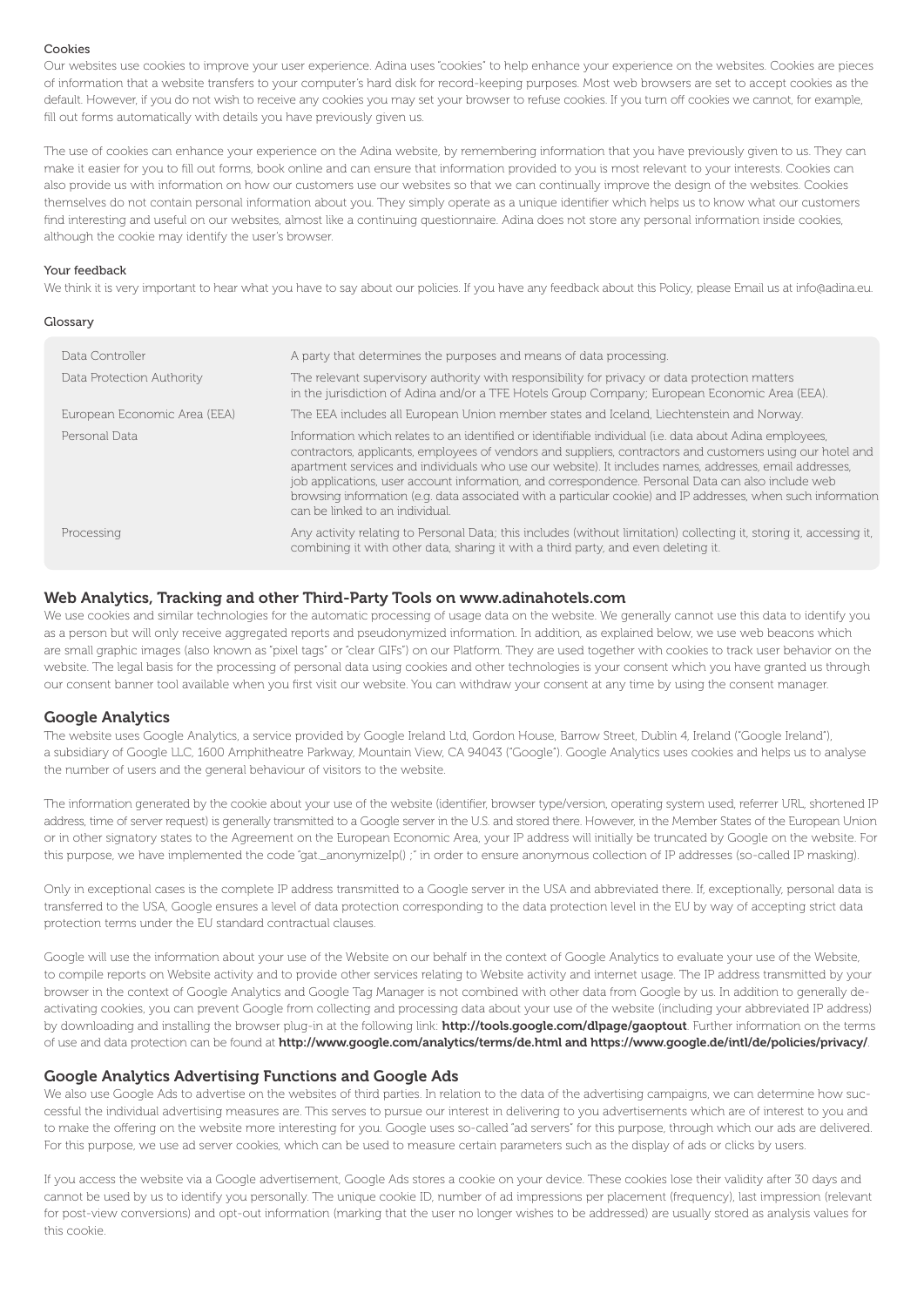These cookies will enable Google to recognize your Internet browser for advertising purposes. If a user visits certain pages of an AdWords customer's Website and the cookie stored on his or her computer has not yet expired, Google can track whether the user clicked on the ad and was directed to that page. Each Adwords customer is assigned a different cookie. Cookies cannot therefore be traced via the Websites of Adwords customers. We can never personally identify you with the information we collect and only receive aggregated reports about user behavior. On the basis of these evaluations, we can identify which of the advertising measures used are particularly effective. We do not receive any further data from the use of the advertising media, in particular we cannot identify the users on the basis of this information. You can also opt out of participating in this tracking process via Google's preferences at https://www.google.de/settings/ads, or as part of the About Ads self-regulatory campaign via the link http://www.aboutads. info/ choices, where this setting will be deleted if you delete your cookies. You can also disable it in your browser by installing a plug-in if you click on the following link http://www.google.com/settings/ads/plug-in. Further information on data processing within the framework of Google Ads can be found at https://policies.google.com/technologies/ads?hl=en and https://www.google.de/intl/de/policies/privacy/.

# Google Maps & Google reCAPTCHA

Via an API, the website uses the mapping service Google Maps. To enable the use of the Google Maps features, your IP address must be processed by Google. We and Google are jointly responsible for this processing. As a rule, this information is transferred to one of Google's servers in the United States, where it is archived. The operator of this website has no control over this data transfer. However, you can deactivate the use of your location data at any point in time by changing the settings of your devices. You will be prompted to activate the use of location data on the website before any data are transmitted to Google. We use Google Maps to present our online content in an appealing manner and to make the locations disclosed on the website easy to find.

The purpose of reCAPTCHA is to determine whether data entered on the website (e.g. information entered into a contact form) is being provided by a human user or by an automated program. To determine this, reCAPTCHA analyses the behaviour of the website visitors based on a variety of parameters. This analysis is triggered automatically as soon as the website visitor enters the site. For this analysis, reCAPTCHA evaluates a variety of data (e.g. IP address, time the website visitor spent on the site or cursor movements initiated by the user). The data tracked during such analyses are forwarded to Google. reCAPTCHA analyses run entirely in the background. Website visitors are not alerted that an analysis is underway. It is in our legitimate interest to protect the website against misuse by automated industrial espionage systems and against SPAM. For more information about Google reCAPTCHA please review the information at and https://www.google.com/recaptcha/intro/android.html.

# Facebook Plug-ins

The Facebook plug-in "Like Button" and pixel tag are installed on the website. An overview of the Facebook plug-ins can be found here: http://developers.facebook.com/docs/plug-ins/. These are services provided by Facebook Ireland Ltd, 4 Grand Canal Square, Grand Canal Harbour, Dublin 2, Ireland ("Facebook EU") with its registered seat in the EEA.

When you visit the website, a direct connection is established between your device and the Facebook server. Facebook receives information that you have visited the website, including your IP address. If you click the "Like" button in your Facebook account, you can link the content of the website to your Facebook profile. In this way, Facebook can connect the visit with the visitor and use it to advertise on Facebook according to the interests of the visitor.

The tracking pixel transmits to Facebook your IP address and other information when you use the website, including device information (operating system, hardware version, device settings, file and software names and types, battery and signal strength), device identifiers, device locations, including specific geographic locations such as GPS. Bluetooth or WiFi signals, connection information such as the name of your mobile operator or ISP, browser type, language and time zone, mobile phone number) and information about your activities. When you later sign into Facebook, an irrevocable, non-personal checksum (profile) of your Usage Data is sent to Facebook for analysis and marketing purposes.

For more information, see Facebook's Privacy Statement at http://de-de.facebook.com/policy.php and https://www.facebook.com/business/ help/651294705016616. If you do not want Facebook to associate your visit to the website with your Facebook account, please log out of your Facebook account. Further settings and objections to the use of the data for advertising purposes are possible within the Facebook profile settings: https:// www.facebook.com/settings?tab=ads. You can also completely prevent the loading of Facebook plug-ins with add-ons for your browser, e.g. with the .Facebook Blocker".

# Facebook Connect

Instead of registering directly on the website, you also have the option to register using Facebook Connect. If you decide to register via Facebook Connect and click on the "Login with Facebook" / "Connect with Facebook" button, you will be automatically connected to the Facebook platform. There, you can log in using your username and password. As a result, your Facebook profile will be linked to the website or our services. This link gives us access to the data you have already transmitted to Facebook. These data can comprise the following: Facebook name, Facebook profile photo and cover photo, Facebook cover photo, Email address archived with Facebook Facebook-ID, Facebook friends lists, Facebook Likes ("Likes" information), Date of birth, Gender, Country, Language. This information will be used to set up, provide and customise your account. The data for your registration via Facebook Connect will be processed on the basis of your consent. You may revoke this consent at any time with future effect.

# Use of LinkedIn Plug-in

The website uses functions of the network LinkedIn. The provider is LinkedIn Ireland Unlimited Company, Wilton Plaza, Gardner House 4,5,6, 2 Dublin, Irland ("LinkedIn"). Each time you visit one of the websites, a connection is established to LinkedIn servers. LinkedIn will be informed that you have visited the website with your IP address. If you click the LinkedIn "Recommend" button and are logged into your LinkedIn account, LinkedIn will be able to associate your visit to the website with you and your user account. Thus, LinkedIn can place targeted advertising and content on the LinkedIn platform for you. For more information, please see LinkedIn's Privacy Statement at: https://www.linkedin.com/legal/privacy-policy. If you wish to object to the processing of your data by LinkedIn, you can do so here: https://www.linkedin.com/psettings/guest-controls/retargeting-opt-out.

# Use of Twitter

If you have a Twitter account, we may use a cookie from Twitter International Company, One Cumberland Place, Fenian Street, Dublin 2, D02 AX07 Ireland, with your permission, ("Twitter") to track your user behavior if you have reached the website through an advertisement placed by us on Twitter. In this case, Twitter places a cookie on your computer, through which we as a Twitter customer and Twitter can recognize that you have visited the website by clicking on a Twitter ad.